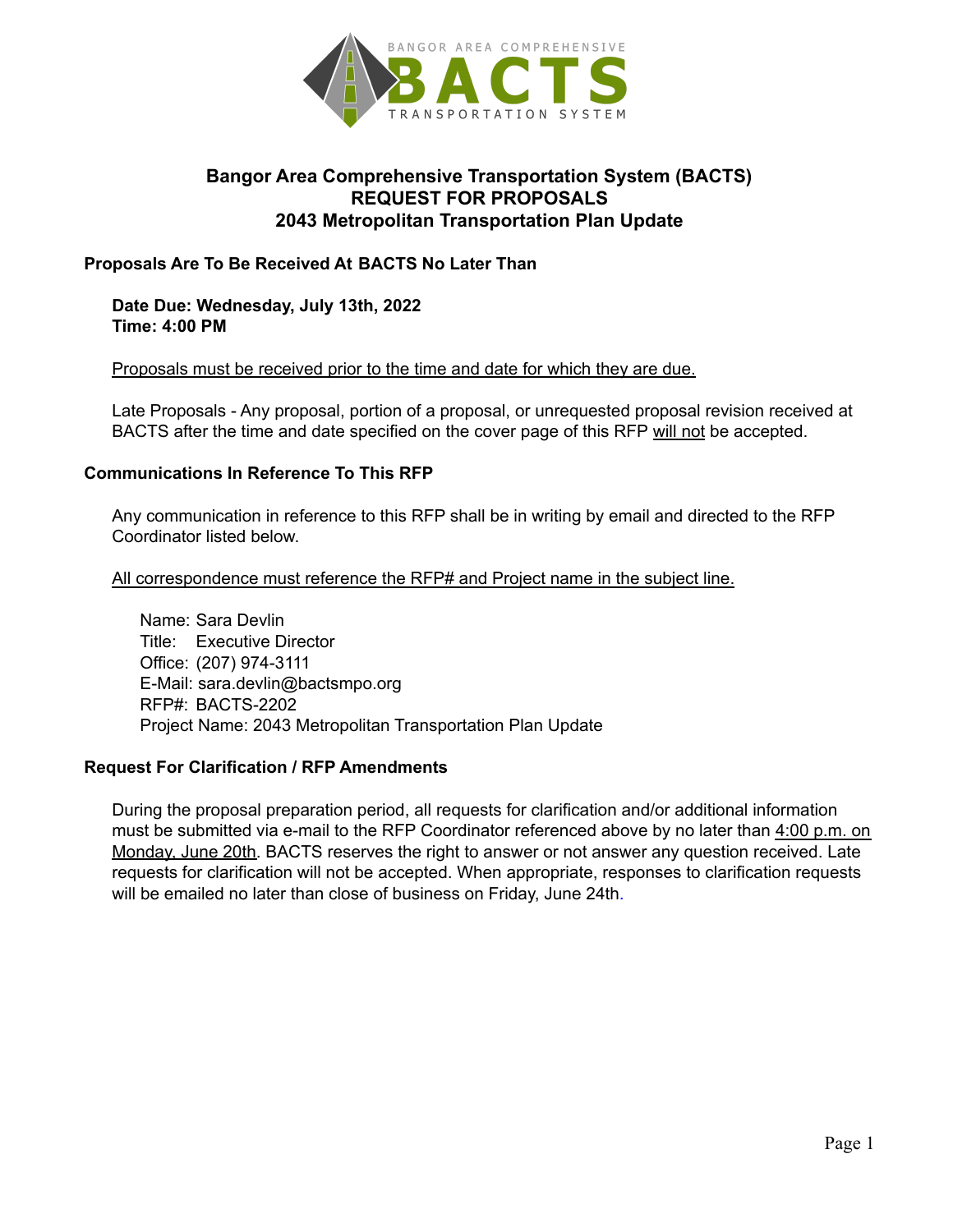# **PROPOSAL OVERVIEW**

#### **Introduction**

The Bangor Area Comprehensive Transportation System (BACTS) is a Metropolitan Planning Organization (MPO) advancing and helping to carry out the transportation interests and responsibilities for the greater Bangor urbanized area. The BACTS region includes the municipalities of Bangor, Brewer, Penobscot Indian Island, Veazie, Bradley, Hampden, Hermon, Milford, Old Town, Orono, and Orrington. The total population of this region is approximately 75,000. This region supports many modes of transportation including a public bus system called the Community Connector which serves six of the above communities. As an MPO, BACTS works closely with and receives funding from MaineDOT, the Federal Transit Administration, and the Federal Highway Administration. BACTS is required to prepare several planning documents to maintain funding eligibility, one of which being the Metropolitan Transportation Plan (MTP) which outlines the region's visions, strategies, and priorities for all modes of transportation within the system. This document is required to be updated every 5 years with a planning horizon of 20+ years.

BACTS requests proposals for consultant services to design, execute, and manage a Metropolitan Transportation Plan update that guides the region's transportation policy and capital investments through 2043. Key objectives of this plan are to enhance economic vitality, safety, accessibility, reliability, and connectivity among and between all modes of transportation. We also aim to protect and enhance the natural environment and create efficient system management and operation. As programmed in our 2022-2023 UPWP, our MTP update is to be completed in Summer 2023. Our previous 2038 update can be found on our website [here,](https://bactsmpo.org/wp-content/uploads/2020/11/MTP-2018-2038.pdf) but we would like the consultant to re-envision the long range planning process, including the final plan document, to improve accessibility and public engagement, as well as outline a clear implementation strategy that can be used by various municipal departments in the region to execute goals. We expect the BACTS/Consultant relationship to be collaborative throughout this process, utilizing the resources and skills that staff have available for each task. Specific services requested through this RFP are defined by task in the Scope of Services section.

#### **Legislative Requirements for MTP**

MaineDOT requirements guide many aspects of this plan. The overarching goal of this process is to create a continuous, cooperative, and comprehensive regional vision and pathway forward. State and federal requirements for an MTP can be found at National Archives Code of Federal [Regulations:](https://www.ecfr.gov/current/title-23/part-450/subpart-C) Title 23/Chapter [1/Subchapter](https://www.ecfr.gov/current/title-23/part-450/subpart-C) E/Part 450/Subpart C (particular focus on § 450.306 and § 450.324). The consultant is responsible for ensuring that all requirements are met.

#### **Guiding Documents**

This work, where applicable, must also use, align with, and conform to the following-

State and Federal Plans and Documents

- Transit Asset [Management](https://www.maine.gov/mdot/transit/docs/2018/ME_TAM_Plan_10.01.18.pdf) Plan MaineDOT
- Highway Safety [Improvement](https://safety.fhwa.dot.gov/hsip/) Program FHWA
- Public [Transportation](https://www.maine.gov/mdot/transit/docs/2019/smp_2019_update-final.pdf) Agency Safety Plan MaineDOT
- MaineDOT's Family of Plans Update(to be completed in 2022)

#### BACTS Region Plans and Documents

- Unified [Planning](https://bactsmpo.org/wp-content/uploads/2022/06/UPWP-2022-2023-Rev06102022.pdf) Work Program (UPWP)
- Metropolitan Transportation Plan Priority [Recommendations](https://bactsmpo.org/wp-content/uploads/2021/09/Metropolitan-Transportation-Plan-Priority-Recommendations-Report-1.pdf) (2021)
- Project [Prioritization](https://bactsmpo.org/wp-content/uploads/2021/09/BACTS-TIP-Project-Prioritization-and-Selection-Process-1.pdf) and Selection Policy (2021)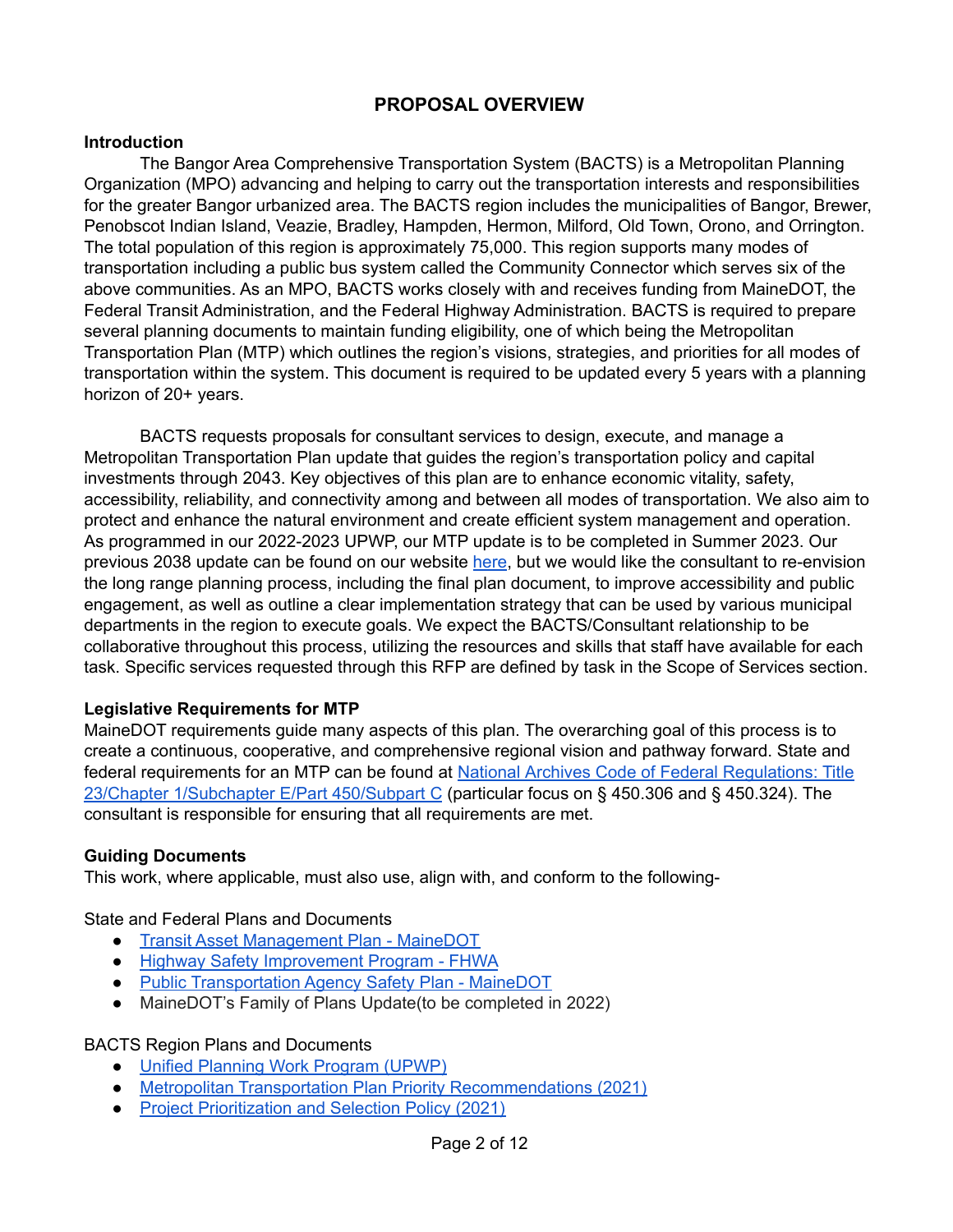- [Performance](https://bactsmpo.org/wp-content/uploads/2021/09/Performance-Measures-Report-1.pdf) Measures Summary (2021)
- Transit Asset [Management](https://bactsmpo.org/wp-content/uploads/2022/02/City-of-Bangor-Community-Connector-TAM-PLAN-2021-2025-1.pdf) Plan (2021)
- BACTS Public [Participation](https://bactsmpo.org/wp-content/uploads/2021/11/2021-Public-Participation-Plan-Rev-1-1.pdf) Plan (2021)
- Public [Transportation](https://bactsmpo.org/wp-content/uploads/2022/02/City-of-Bangor-Community-Connector-PTASP-2021.pdf) Agency Safety Plan (2021)
- Vulnerability Assessment and Climate Action and Adaptation Plan (to be completed in 2023) \*The MTP will closely coordinate with this study and will incorporate its collected data as it becomes available
- [Transit](https://bactsmpo.org/wp-content/uploads/2020/11/Community-Connector-Transit-Study.pdf) Study (2019)
- Long Range Pedestrian and Bicycle [Transportation](https://bactsmpo.org/wp-content/uploads/2021/06/BACTS-Long-Range-Pedestrian-and-Bicycle-Transportation-Plan.pdf) Plan (2019)
- RLS Transit [Structural](https://bactsmpo.org/wp-content/uploads/2021/11/Community-Connector-Organizational-Structure-Analysis_Final-Report-1.pdf) Analysis Report (2021)
- Transit [Retreat](https://bactsmpo.org/wp-content/uploads/2022/04/BACTS-Transit-Coordination-Retreat-Meeting-Report-2020-06-25-2.pdf) (2020)

## **SCOPE OF WORK**

#### **Consultant Oversight**

The consultant will primarily be overseen by BACTS staff, including the Executive Director and Planner. Additional oversight and coordination will come from the BACTS Policy Committee which is made up of City staff from the surrounding municipalities.

#### **Framework for Public Outreach**

Public participation is a major component of a successful MTP. In order to create a plan that encompasses the interests of our region we must prioritize participation throughout the process. We envision creating a Public Advisory Committee (PAC) that will act as a sounding board for the public engagement process and will be enlisted to provide feedback on decisions before engaging the broader public. To create the most thoughtful board possible, this committee must feature balanced representation across the region for various interest groups and particularly for vulnerable populations. Effective public outreach also requires the creation of rich visual aids that can be used on multiple platforms to educate and inform the public. We encourage proposers to expand on the public participation framework we have identified, including deliverables, schedule, and methods for identifying stakeholders for the PAC.

#### **MTP Format**

In the last few years, we have seen a trend of MTPs transitioning away from a static, printable document to a hybrid or completely web-based platform. We are open to exploring different options and would like the consultant to outline a hybrid format that meets the following priorities. Our main priorities for formatting include: meeting federal/state evaluatory needs, improving engagement, ADA compliance, and remaining accessible to populations without internet access.

#### **Vulnerability Assessment and Climate Action and Adaptation Plan**

BACTS and local municipalities are currently in the process of completing a Vulnerability Assessment and creating a Climate Action and Adaptation Plan (CAAP) for the BACTS region. The CAAP process will be running concurrently with the MTP. Due to the expected impacts of climate change on our transportation infrastructure and policy we would like this MTP to remain open, as much as possible, to data and policy suggestions forthcoming from the CAAP process.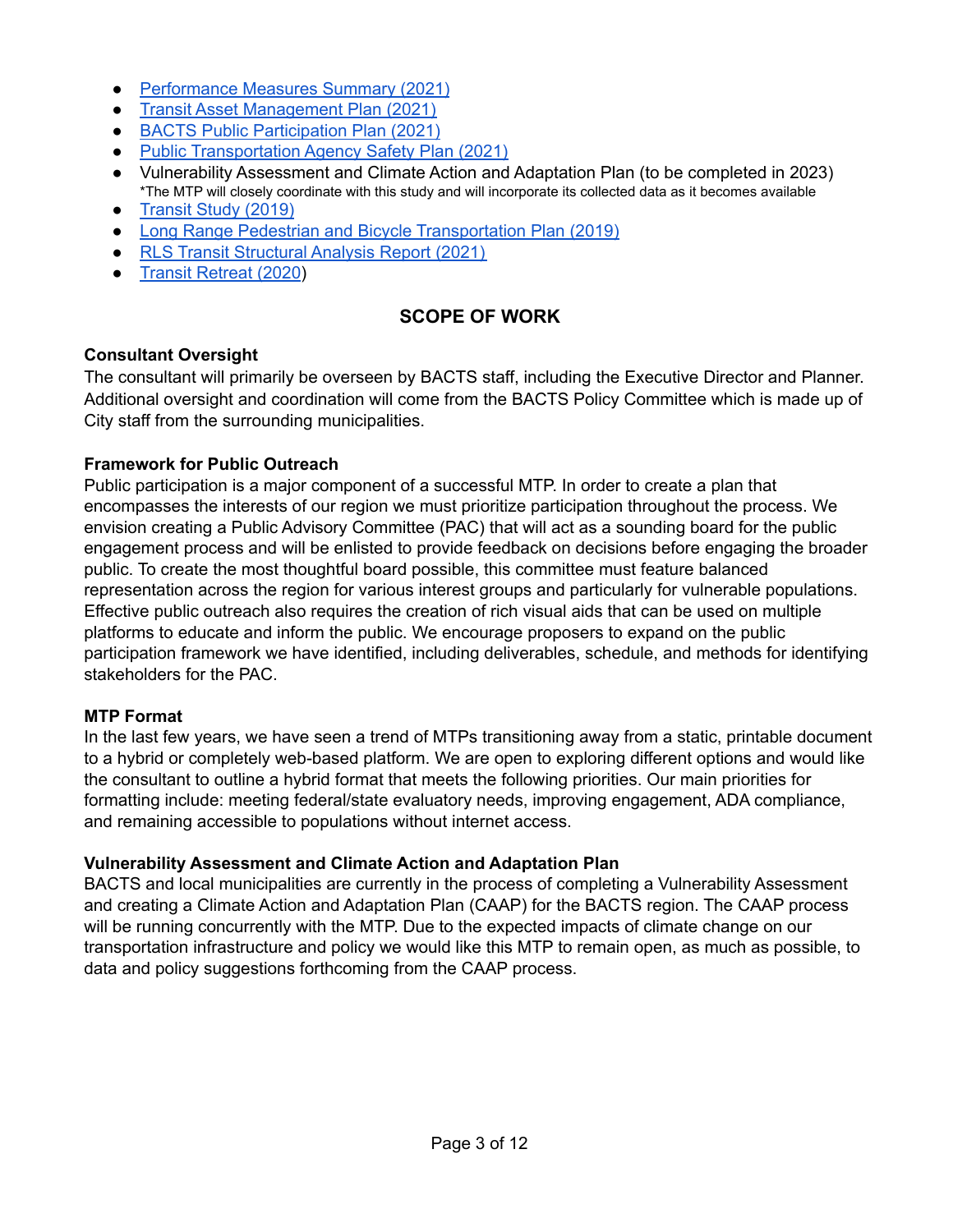### **Task Breakdown**

Respondents are encouraged to incorporate, expand on, or adjust these tasks as necessary.

#### *Task 1 - Project Launch*

Create a brand identity for the 2043 MTP update that will be used on all subsequent products. Draft updates that BACTS can post to advertise the project. Identify and establish a group of broadly representing stakeholders to form a Public Advisory Committee and host the first meeting.

- Deliverables
	- Branding(in sharable format) Name, logo, etc.
	- List of stakeholders in the region (to identify potential PAC members)
	- Host first PAC meeting
	- Draft updates for hybrid / web-based platform

#### *Task 2 - Set Vision / Goals*

Outline the major themes and priorities established in the guiding documents to begin scoping for vision and goals. Consolidate a unified vision for the future of transportation in the region through outreach to the PAC, the public, and the BACTS Policy Committee. Identify gaps in data that can be addressed in Task 3.

- Deliverables
	- Draft vision and goals chapter
	- Summarize PAC, public, and BACTS Policy Committee feedback
	- Draft updates for hybrid / web-based platform

#### *Task 3 - Present Conditions and Projected Needs*

Collect data based on the latest available estimates in order to assess and visualize trends and create forecasts. The Vulnerability Assessment portion of the CAAP process is set to be completed in Fall 2022, we expect the data collected during that project to be relevant to this task. BACTS has access to the GIS programs, Streetlight Data and MySidewalk, that the consultant may utilize however desired.

- Deliverables
	- Maps / Charts / Graphs Products should be formatted in an easily shareable format (accessible in print and online)
	- Draft present conditions and projected needs chapter
	- Summarize PAC, public, and BACTS Policy Committee feedback
	- Draft updates for hybrid / web-based platform

#### *Task 4 - Scenario Development*

Use the forecasts created in Task 3 to create a number of growth scenarios that will inform regional policy and project prioritization decisions. Outline business as usual, conservative action, and drastic action scenarios.

- Deliverables
	- Visualizations and reports for each growth scenario
	- Draft scenario development chapter

#### *Task 5 - Project Prioritization Criteria*

Conduct public outreach to identify community priorities and incorporate these with municipality identified priorities. Evaluate system condition and performance based on internal and state / federal measures and targets. Project recommendations must be data driven and fiscally constrained. Develop an evaluation mechanism that considers these priorities, state / federal performance targets, and costs.

● Deliverables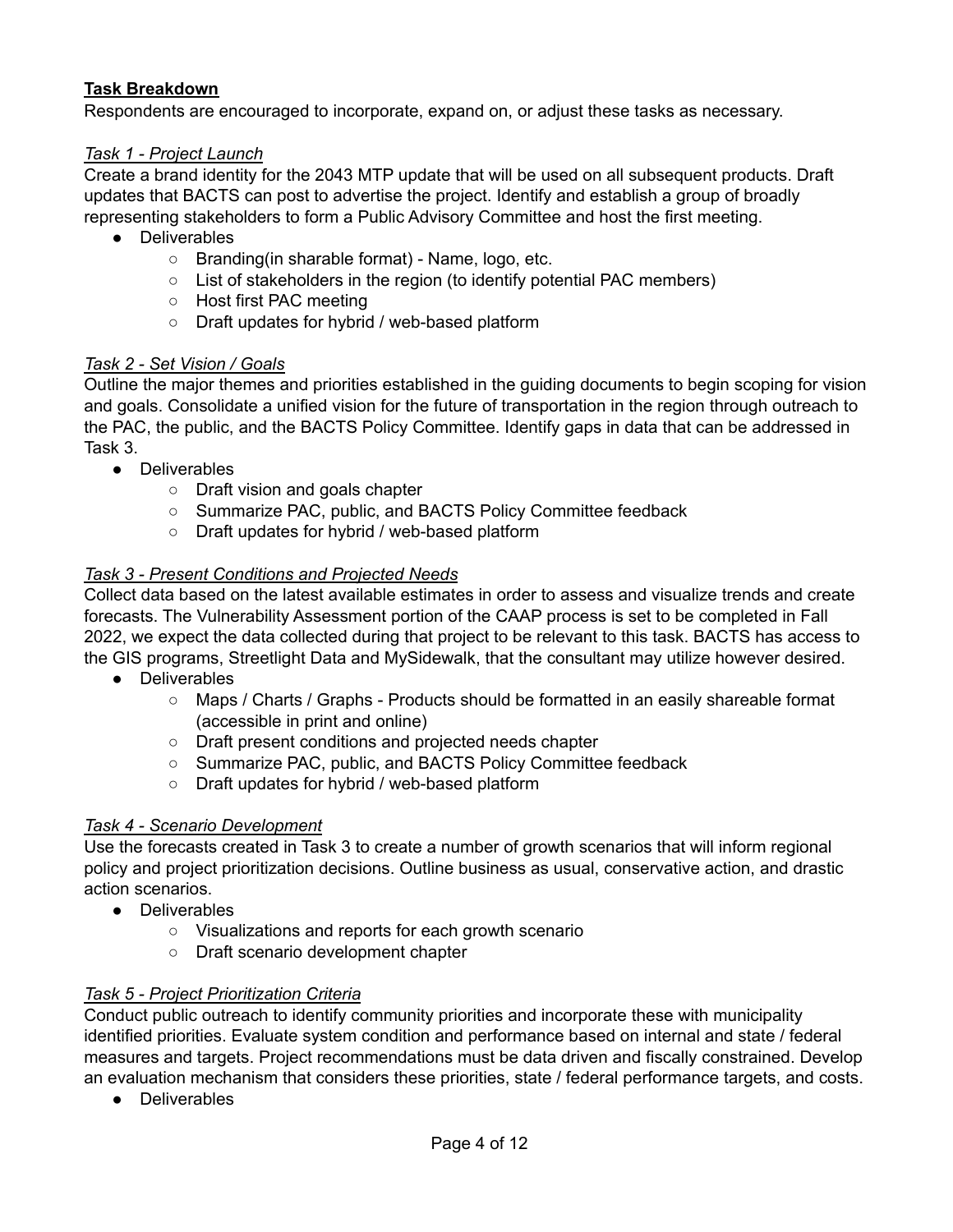- Summarize PAC and public feedback
- Reformat the [Performance](https://bactsmpo.org/wp-content/uploads/2021/09/Performance-Measures-Report-1.pdf) Measures Summary (2021) to be consistent with the rest of the MTP
- Develop evaluation criteria
- Draft project prioritization criteria chapter
- Draft updates for hybrid / web-based platform

### *Task 6 - Financial Assessment*

Establish a rigorous financial assessment that identifies projected costs and funding sources. For each, include - trends (history and forecasts), a constrained plan, and an aspirational plan.

- Deliverables
	- Draft financial assessment
	- Draft updates for hybrid / web-based platform

### *Task 7 - Implementation Strategy*

Detail short and long range strategies to achieve the vision that was identified in Task 2. Strategies should provide capacity realistic recommendations to the municipalities and organizations within the region. Strategies should also include, to the extent possible, the recommendations outlined in the Climate Action and Adaptation Plan. Create a project timeline with funding projections. Release the plan to the public, allowing for a 30 day public comment period. Additionally, prepare the Executive Summary, Introduction, and Plan Development Process chapters.

- Deliverables
	- Complete draft plan
	- Summarize PAC, public, and BACTS Policy Committee feedback
	- Draft updates for hybrid / web-based platform

### *Task 8 - Final Plan Development*

Finalize strategies to reflect data and input from the PAC, public, and BACTS Policy Committee feedback.

- Deliverables
	- Complete final plan
	- Draft updates for hybrid / web-based platform

# **RFP SUBMISSION REQUIREMENTS**

### **Contact Information**

Provide the name, address, phone number, and e-mail address of Proposer in the proposal.

### **Qualifications**

Identify the key staff your company will assign to fulfill the contract requirements (Contract Managers, contact people, or assigned technicians). Provide resumes describing the educational and work experiences for those key staff.

### **Experience**

Describe the Proposer's experience and capabilities providing similar services to those required. Identify at least Three (3) projects with whom your company has done business similar to that required in this RFP in the last five (5) years. Include points of contact (client's company name, contact name, address, and telephone number), a brief description of the project, dates of the project and results.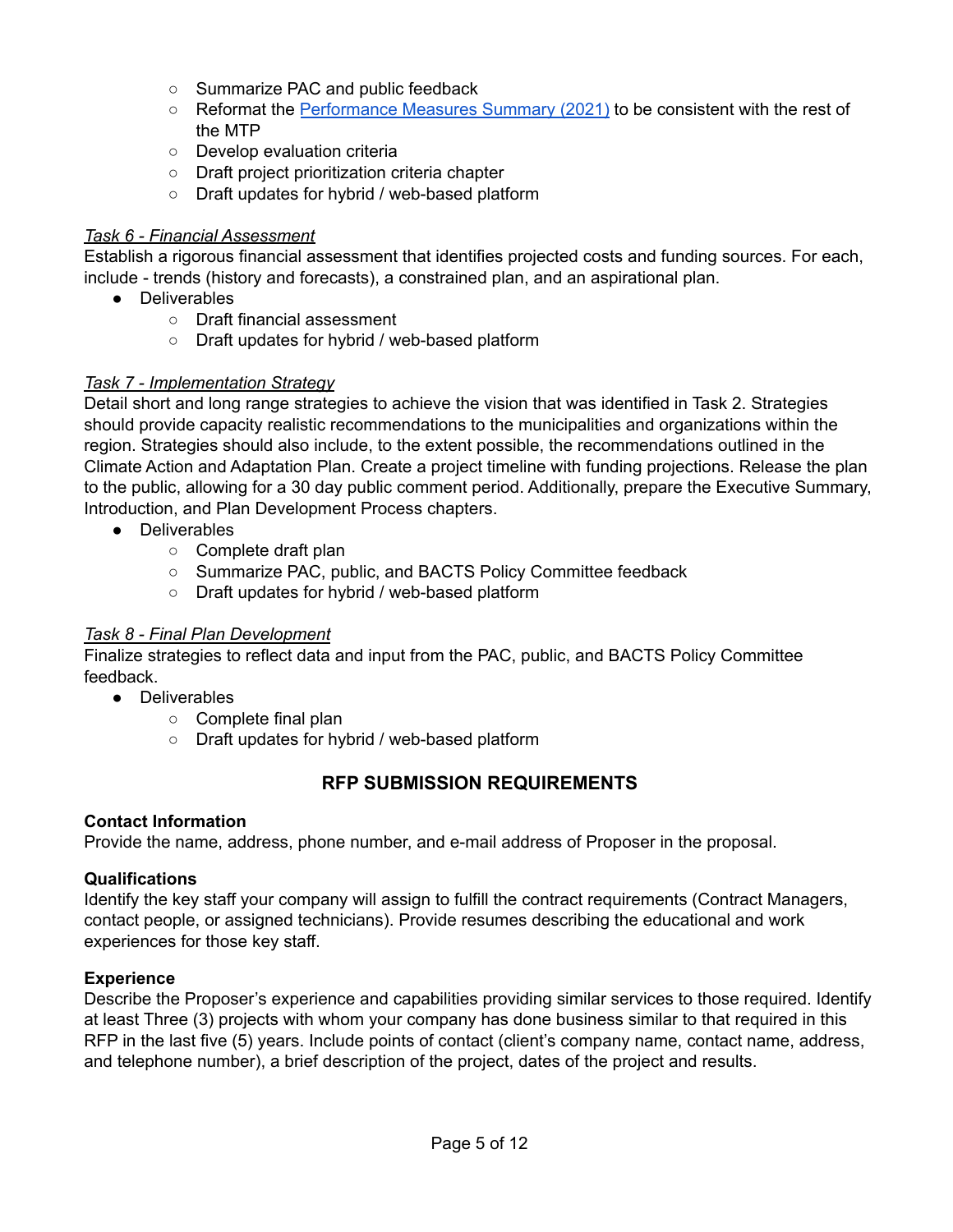### **Project Management - Costs, Schedule, & Communication**

Provide a brief description of methods used by the firm to assure the study is completed on time and within budget. Also give a brief outline of your firm's methods of schedule control and ability to handle projected workload. Discuss how your firm will conduct project coordination with BACTS. Describe how your firm will manage its role in this project and how it intends to maintain effective communication for the assignment.

### **References**

Provide at least 3 work references including points of contact (person's name, company name, address and telephone number), and a brief description of the projects with dates. If contacted, all references must verify that a high level of satisfaction was provided. BACTS will determine which, if any, references will be contacted. The results of any reference checks will be provided to the scoring committee and used when scoring the Technical Proposal.

#### **Project Understanding**

Please describe in detail your project understanding, including any observations of current conditions, needs and preliminary thoughts or recommendations for this study.

### **Schedule**

Include a schedule outlining project deliverables and any other relevant milestones.

### **Signature Page**

A signature page must be included with the Technical and Price Proposals stating that "I certify that all of the information contained in this Technical/Price Proposal to be true and accurate.

### **Acknowledgement of Amendments**

The Proposer shall include reference to all amendments in their response to this RFP.

# **PROPOSAL RATING AND SELECTION PROCESS**

### **Proposal Rating**

Responses to the above submission requirements will be reviewed and rated using the scale provided below.

| <b>Rating Scale</b> |   |                                                                                                                |
|---------------------|---|----------------------------------------------------------------------------------------------------------------|
| Inadequate          |   | Incomplete or irrelevant; desired details/skills were not demonstrated                                         |
| Poor                |   | Meets only a few expectations; further detail/skill is required for a majority of requirements                 |
| Fair                |   | Meets most but not all expectations; further detail/skill is desired for a few items                           |
| Good                | 4 | Meets expectations; desired detail/skill is demonstrated for each item                                         |
| Excellent           | 5 | Exeeds expectations; expands on items to demonstrate extraordinary achievement, quality, skill, and creativity |

### **Qualifications Based Selection (QBS) Process**

The consultant will be selected in adherence to the State and Federal requirements. Further information can be found on MaineDOT's consultant webpage, [here.](https://www.maine.gov/mdot/cpo/doingbusiness/) Technical Proposals alone will be used to select the successful proposer. Once the successful proposer has been selected, the government estimate will be compared against the successful proposer's Price Proposal and contract negotiations will begin.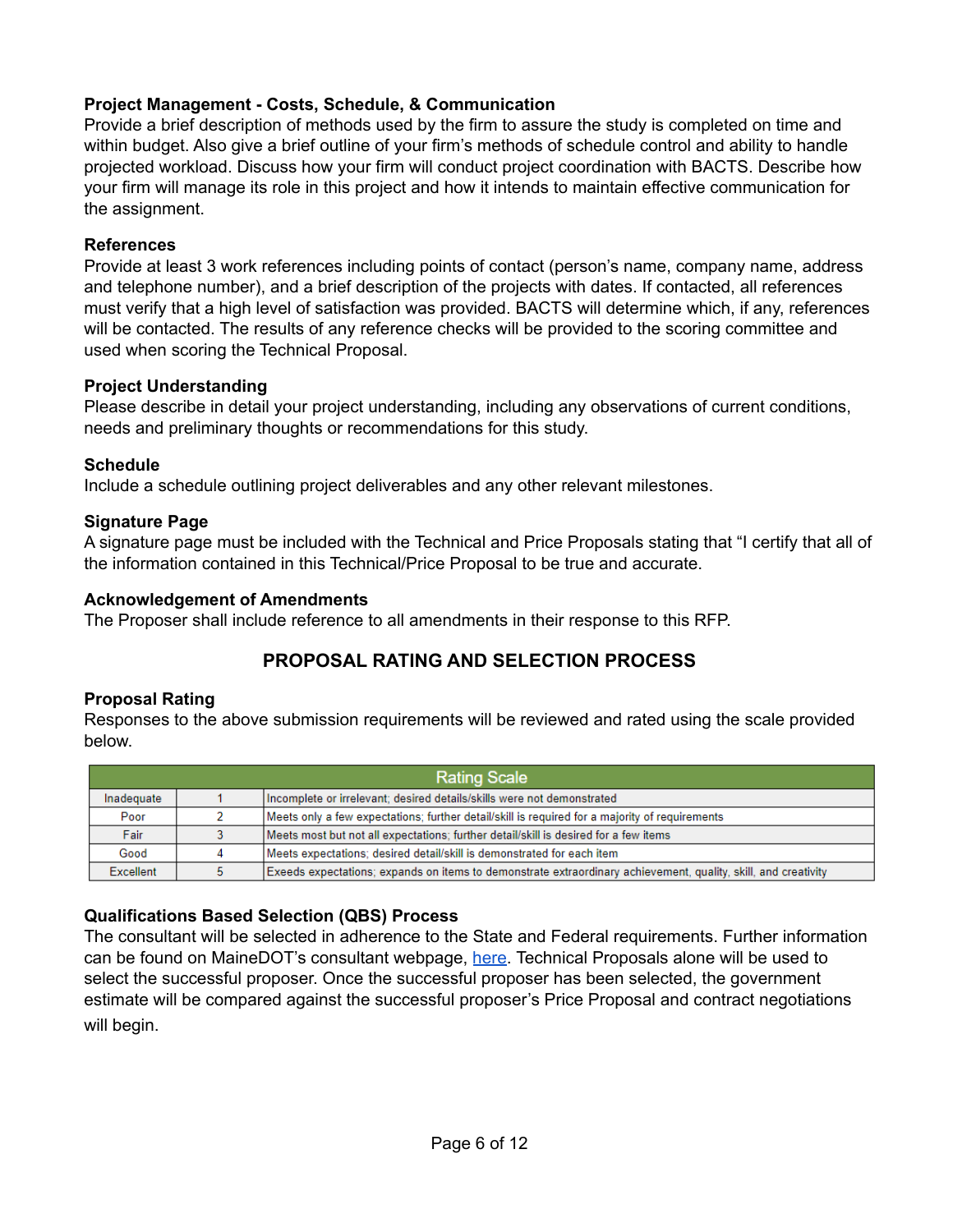# **STATE / FEDERAL RFP REQUIREMENTS**

### **1. Packaging And Submitting Your Technical And Price Proposals**

- A. RFP Number & Title The Proposer's full business name and address, as well as the assigned RFP number and RFP title must be written on your Proposal Package.
- B. Technical Proposals Technical Proposals may be submitted electronically in PDF format and sent via email.
- C. Price Proposal The Price Proposal shall be provided in a **separately sealed envelope and may be delivered in person, by USPS or common carrier either by or postmarked by the proposal deadline in Section 1.** A Price Proposal form can be found on the Maine DOT website at: <https://www.maine.gov/mdot/cpo/doingbusiness/> (Click on Doing Business under Quick Links, Consultant Proposal Instructions PDF, Section B). Prices shall be outlined for all required items. Each proposal will be evaluated for all criteria, and then costs shall be evaluated independently. **NO MENTION OF PRICE SHALL BE INCLUDED IN OTHER SECTIONS OF THE PROPOSAL; OTHERWISE THAT PROPOSAL SHALL BE REJECTED.**
- D. Proposal Package Submittal: Proposal packages must be emailed / delivered to:

BACTS Attn: Sara Devlin sara.devlin@bactsmpo.org 12 Acme Road, Suite 104 Brewer, ME 04412

### **2. General Information**

- A. The contract resulting from this RFP will be governed by the most recent version of BACTS's Consultant General Conditions. A copy of the Consultant General Conditions is available on MaineDOT website: <https://www.maine.gov/mdot/cpo/doingbusiness/>
- B. This RFP does not commit BACTS to pay any costs incurred in submitting your proposal, making studies or designs for preparing the proposal or in procuring or sub-contracting for services or supplies related to the proposal.

### **3. Certified Disadvantaged Business Enterprise**

- A. MaineDOT Certified Disadvantaged Business Enterprise (DBE) consultants are encouraged to apply as the prime consultant for this work. It is important the DBE consultants take advantage of this RFP to at least gain entry to the MaineDOT Prequalification List for transportation project related services. Non -DBE consultants shall ensure that DBEs have the maximum opportunity to participate in the performance of any project contract in accordance with MaineDOT current requirements for DBE utilization when utilizing subconsultants. Consultants certified by another state's transportation agency must be certified by MaineDOT.
- B. Current requirements may be found at the MaineDOT website, "Certified Disadvantaged and Women Business Enterprise" directory available at; [http://www.maine.gov/mdot/disadvantaged-business-enterprises/dbe-home.php,](http://www.maine.gov/mdot/disadvantaged-business-enterprises/dbe-home.php) or by contacting: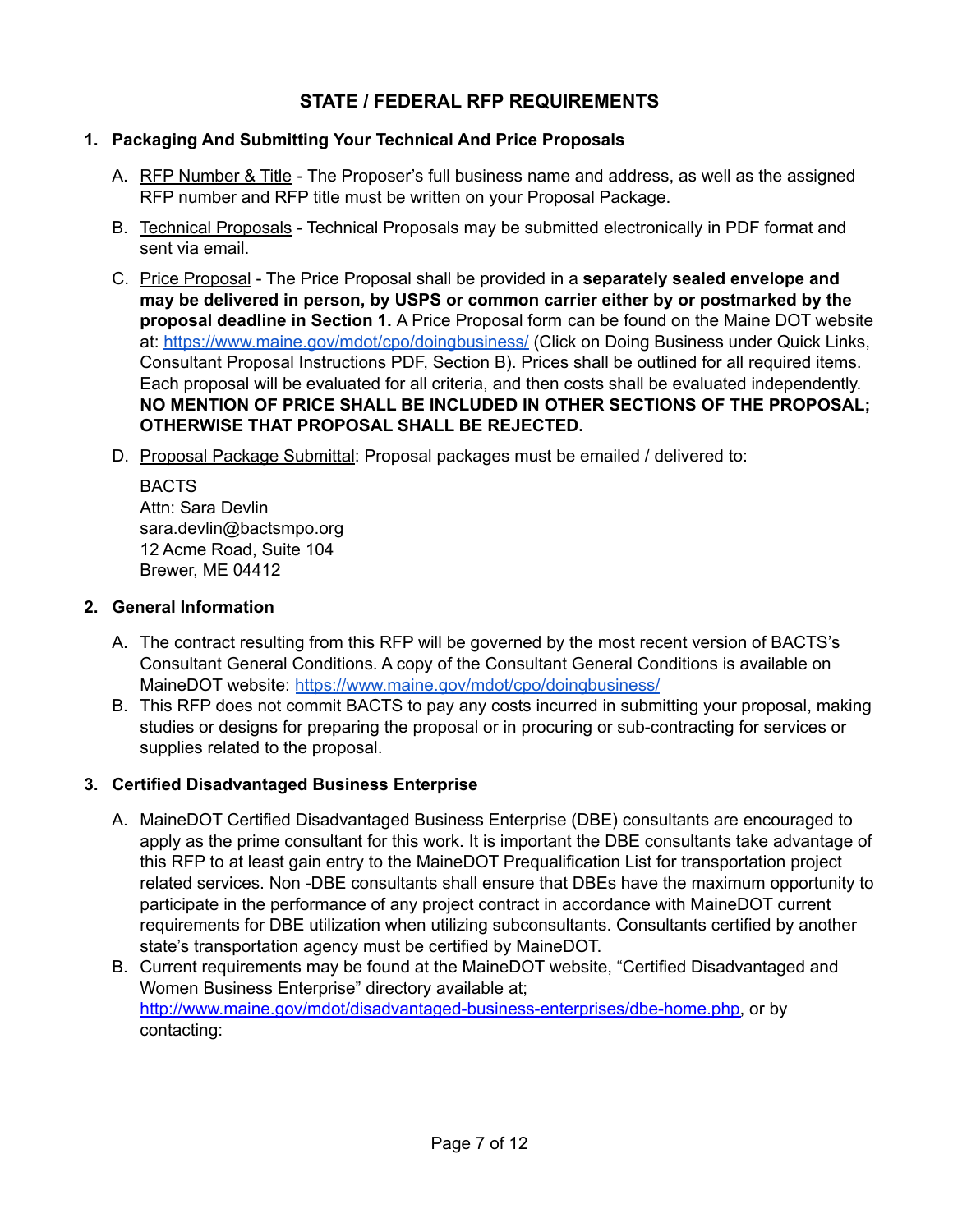### **Maine Department of Transportation ATTN: Sherry Tompkins, Civil Rights Unit Civil Rights Office 16 State House Station, Augusta, ME 04333 Tel#: 207-624-3066 Fax#: 207-624-3021**

### **4. Proposal Pricing**

- A. Direct Labor. Please list all employees, including their classifications, who are expected to perform services on this project. Please provide a breakdown of each employee's salary rate including direct labor, indirect labor, and profit. Please show all calculations in detail, and include payroll records supporting these rates.
- B. Indirect Labor (Overhead). Please provide a copy of your latest audited corporate overhead rate report with supporting documentation.
- C. Profit. The percentage of profit is based on criteria specific to a project including degree of risk, relative difficulty of work, size of job, etc.
- D. Direct Expenses. Please provide a breakdown of direct expenses, including mileage, lodging, photocopying costs, etc. anticipated for this project. Direct expenses shall be reimbursed at cost, and travel expenses shall be reimbursed in accordance with the current per diem/mileage rates located at [http://www.maine.gov/osc/travel/addtltravelinfo.shtml](http://www.maine.gov/osc/travel/addtltravelinfo.shtml%20) & <http://www.gsa.gov/portal/category/21287>
- E. Subconsultants. Please identify each effort to be subcontracted. List the selected sub-consultant's name, location, amount proposed and type of contract. Describe the cost or price estimates for each subcontract. Please note that there is no mark up allowed on subconsultant costs.

### **5. Contract Term, Type, and Payment Method**

- A. The contract term shall be for a period of Fourteen(14) months, commencing upon approval of the contract documentation and BACTS letter of "Authorization to Proceed"
- B. The contract type utilized for this project shall be "Special Services", and the method of payment shall be fixed burdened hourly rate.

### **6. Confidentiality**

- A. The information contained in proposals submitted for BACTS' consideration will be held in confidence until all reviews are concluded and the award notification has been made. At that time, the full content of the proposals becomes public record and is therefore available for public inspection upon request.
- B. According to State procurement law, the content of all proposals, correspondence, addenda, memoranda, working papers, or any other medium which discloses any aspect of the request for proposals process will be considered public information when the award decision is announced. This includes all proposals received in response to this RFP, both the selected proposal and the proposal(s) not selected, and includes information in those proposals which a Proposer may consider to be proprietary in nature.

### **7. FHWA-1273 Required Contract Provisions For Federal-Aid Contracts**

A. These contract provisions shall apply to all work performed on the contract by the contractor's own organization and with the assistance of workers under the contractor's immediate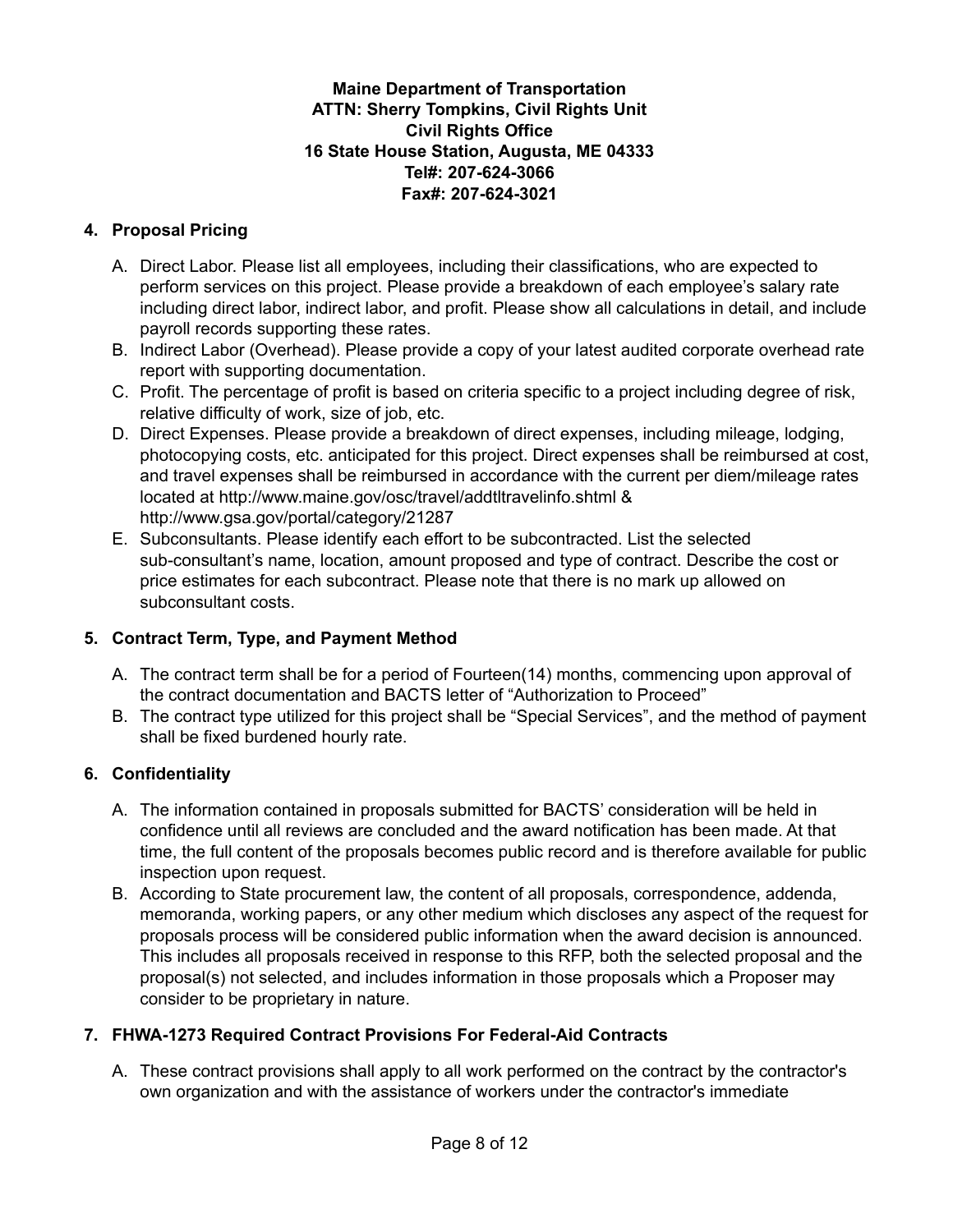superintendence and to all work performed on the contract by piecework, station work, or by subcontract.

- B. Except as otherwise provided for in each section, the contractor shall insert in each subcontract all of the stipulations contained in these Required Contract Provisions, and further require their inclusion in any lower tier subcontract or purchase order that may in turn be made. The Required Contract Provisions shall not be incorporated by reference in any case. The prime contractor shall be responsible for compliance by any subcontractor or lower tier subcontractor with these Required Contract Provisions.
- C. A breach of any of the stipulations contained in these Required Contract Provisions shall be sufficient grounds for termination of the contract.

# **8. Certification Regarding Use Of Contract Funds For Lobbying**

- A. The prospective participant certifies, by signing and submitting this bid or proposal, to the best of his or her knowledge and belief, that:
	- a. No Federal appropriated funds have been paid or will be paid, by or on behalf of the undersigned, to any person for influencing or attempting to influence an officer or employee of any Federal agency, a Member of Congress, an officer or employee of Congress, or an employee of a Member of Congress in connection with the awarding of any Federal contract, the making of any Federal grant, the making of any Federal loan, the entering into of any cooperative agreement, and the extension, continuation, renewal, amendment, or modification of any Federal contract, grant, loan, or cooperative agreement.
	- b. If any funds other than Federal appropriated funds have been paid or will be paid to any person for influencing or attempting to influence an officer or employee of any Federal agency, a Member of Congress, an officer or employee of Congress, or an employee of a Member of Congress in connection with this Federal contract, grant, loan, or cooperative agreement, the undersigned shall complete and submit Standard Form-LLL, "Disclosure Form to Report Lobbying," in accordance with its instructions.
- B. This certification is a material representation of fact upon which reliance was placed when this transaction was made or entered into. Submission of this certification is a prerequisite for making or entering into this transaction imposed by 31 U.S.C. 1352. Any person who fails to file the required certification shall be subject to a civil penalty of not less than \$10,000 and not more than \$100,000 for each such failure.
- C. The prospective participant also agrees by submitting its bid or proposal that the participant shall require that the language of this certification be included in all lower tier subcontracts, which exceed \$100,000 and that all such recipients shall certify and disclose accordingly.

## **9. Certification Regarding Debarment, Suspension, Ineligibility And Voluntary Exclusion**

- A. This provision is applicable to all Federal-aid construction contracts, design-build contracts, subcontracts, lower-tier subcontracts, purchase orders, lease agreements, consultant contracts or any other covered transaction requiring FHWA approval or that is estimated to cost \$25,000 or more – as defined in 2 CFR Parts 180 and 1200.
- B. Instructions for Certification First Tier Participants:
	- a. By signing and submitting this proposal, the prospective first tier participant is providing the certification set out below.
	- b. The inability of a person to provide the certification set out below will not necessarily result in denial of participation in this covered transaction. The prospective first tier participant shall submit an explanation of why it cannot provide the certification set out below. The certification or explanation will be considered in connection with the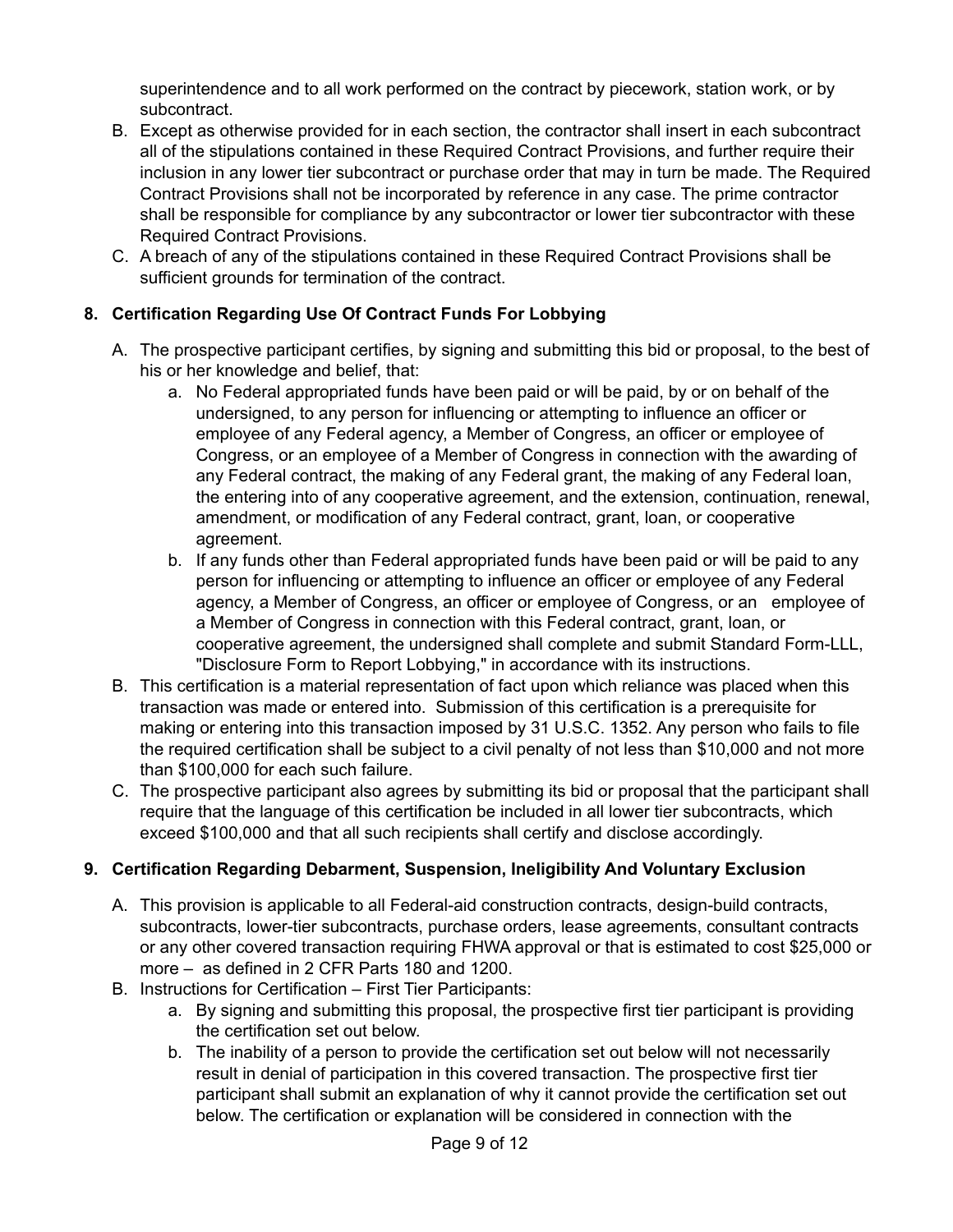department or agency's determination whether to enter into this transaction. However, failure of the prospective first tier participant to furnish a certification or an explanation shall disqualify such a person from participation in this transaction.

- c. The certification in this clause is a material representation of fact upon which reliance was placed when the contracting agency determined to enter into this transaction. If it is later determined that the prospective participant knowingly rendered an erroneous certification, in addition to other remedies available to the Federal Government, the contracting agency may terminate this transaction for cause of default.
- d. The prospective first tier participant shall provide immediate written notice to the contracting agency to whom this proposal is submitted if any time the prospective first tier participant learns that its certification was erroneous when submitted or has become erroneous by reason of changed circumstances.
- e. The terms "covered transaction," "debarred," "suspended," "ineligible," "participant," "person," "principal," and "voluntarily excluded," as used in this clause, are defined in 2 CFR Parts 180 and 1200. "First Tier Covered Transactions" refers to any covered transaction between a grantee or subgrantee of Federal funds and a participant (such as the prime or general contract). "Lower Tier Covered Transactions" refers to any covered transaction under a First Tier Covered Transaction (such as subcontracts). "First Tier Participant" refers to the participant who has entered into a covered transaction with a grantee or subgrantee of Federal funds (such as the prime or general contractor). "Lower Tier Participant" refers any participant who has entered into a covered transaction with a First Tier Participant or other Lower Tier Participants (such as subcontractors and suppliers).
- f. The prospective first tier participant agrees by submitting this proposal that, should the proposed covered transaction be entered into, it shall not knowingly enter into any lower tier covered transaction with a person who is debarred, suspended, declared ineligible, or voluntarily excluded from participation in this covered transaction, unless authorized by the department or agency entering into this transaction.
- g. The prospective first tier participant further agrees by submitting this proposal that it will include the clause titled "Certification Regarding Debarment, Suspension, Ineligibility and Voluntary Exclusion-Lower Tier Covered Transactions," provided by the department or contracting agency, entering into this covered transaction, without modification, in all lower tier covered transactions and in all solicitations for lower tier covered transactions exceeding the \$25,000 threshold.
- h. A participant in a covered transaction may rely upon a certification of a prospective participant in a lower tier covered transaction that is not debarred, suspended, ineligible, or voluntarily excluded from the covered transaction, unless it knows that the certification is erroneous. A participant is responsible for ensuring that its principals are not suspended, debarred, or otherwise ineligible to participate in covered transactions. To verify the eligibility of its principals, as well as the eligibility of any lower tier prospective participants, each participant may, but is not required to, check the Excluded Parties List System website ([https://www.epls.gov/\)](https://www.epls.gov/), which is compiled by the General Services Administration.
- i. Nothing contained in the foregoing shall be construed to require the establishment of a system of records in order to render in good faith the certification required by this clause. The knowledge and information of the prospective participant is not required to exceed that which is normally possessed by a prudent person in the ordinary course of business dealings.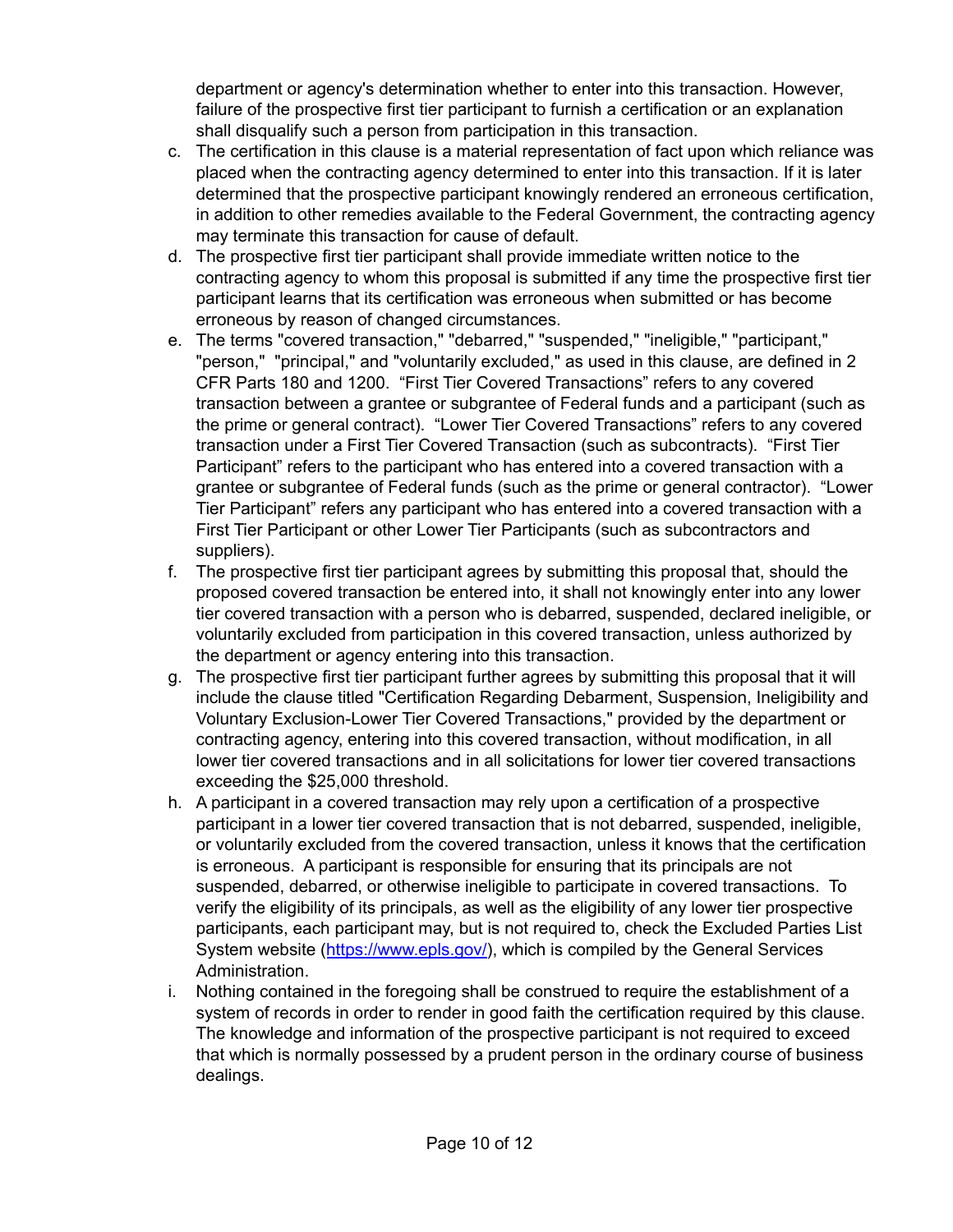- j. Except for transactions authorized under paragraph (f) of these instructions, if a participant in a covered transaction knowingly enters into a lower tier covered transaction with a person who is suspended, debarred, ineligible, or voluntarily excluded from participation in this transaction, in addition to other remedies available to the Federal Government, the department or agency may terminate this transaction for cause or default.
- C. Certification Regarding Debarment, Suspension, Ineligibility and Voluntary Exclusion First Tier Participants:
	- a. The prospective first tier participant certifies to the best of its knowledge and belief, that it and its principals:
		- I. Are not presently debarred, suspended, proposed for debarment, declared ineligible, or voluntarily excluded from participating in covered transactions by any Federal department or agency;
		- II. Have not within a three-year period preceding this proposal been convicted of or had a civil judgment rendered against them for commission of fraud or a criminal offense in connection with obtaining, attempting to obtain, or performing a public (Federal, State or local) transaction or contract under a public transaction; violation of Federal or State antitrust statutes or commission of embezzlement, theft, forgery, bribery, falsification or destruction of records, making false statements, or receiving stolen property;
		- III. Are not presently indicted for or otherwise criminally or civilly charged by a governmental entity (Federal, State or local) with commission of any of the offenses enumerated in paragraph (a)(2) of this certification; and
		- IV. Have not within a three-year period preceding this application/proposal had one or more public transactions (Federal, State or local) terminated for cause or default.
	- b. Where the prospective participant is unable to certify to any of the statements in this certification, such prospective participant shall attach an explanation to this proposal.
- D. Instructions for Certification Lower Tier Participants:
	- a. (Applicable to all subcontracts, purchase orders and other lower tier transactions requiring prior FHWA approval or estimated to cost \$25,000 or more - 2 CFR Parts 180 and 1200)
	- b. By signing and submitting this proposal, the prospective lower tier is providing the certification set out below.
	- c. The certification in this clause is a material representation of fact upon which reliance was placed when this transaction was entered into. If it is later determined that the prospective lower tier participant knowingly rendered an erroneous certification, in addition to other remedies available to the Federal Government, the department, or agency with which this transaction originated may pursue available remedies, including suspension and/or debarment.
	- d. The prospective lower tier participant shall provide immediate written notice to the person to which this proposal is submitted if at any time the prospective lower tier participant learns that its certification was erroneous by reason of changed circumstances.
	- e. The terms "covered transaction," "debarred," "suspended," "ineligible," "participant," "person," "principal," and "voluntarily excluded," as used in this clause, are defined in 2 CFR Parts 180 and 1200. You may contact the person to which this proposal is submitted for assistance in obtaining a copy of those regulations. "First Tier Covered Transactions" refers to any covered transaction between a grantee or subgrantee of Federal funds and a participant (such as the prime or general contract). "Lower Tier Covered Transactions" refers to any covered transaction under a First Tier Covered